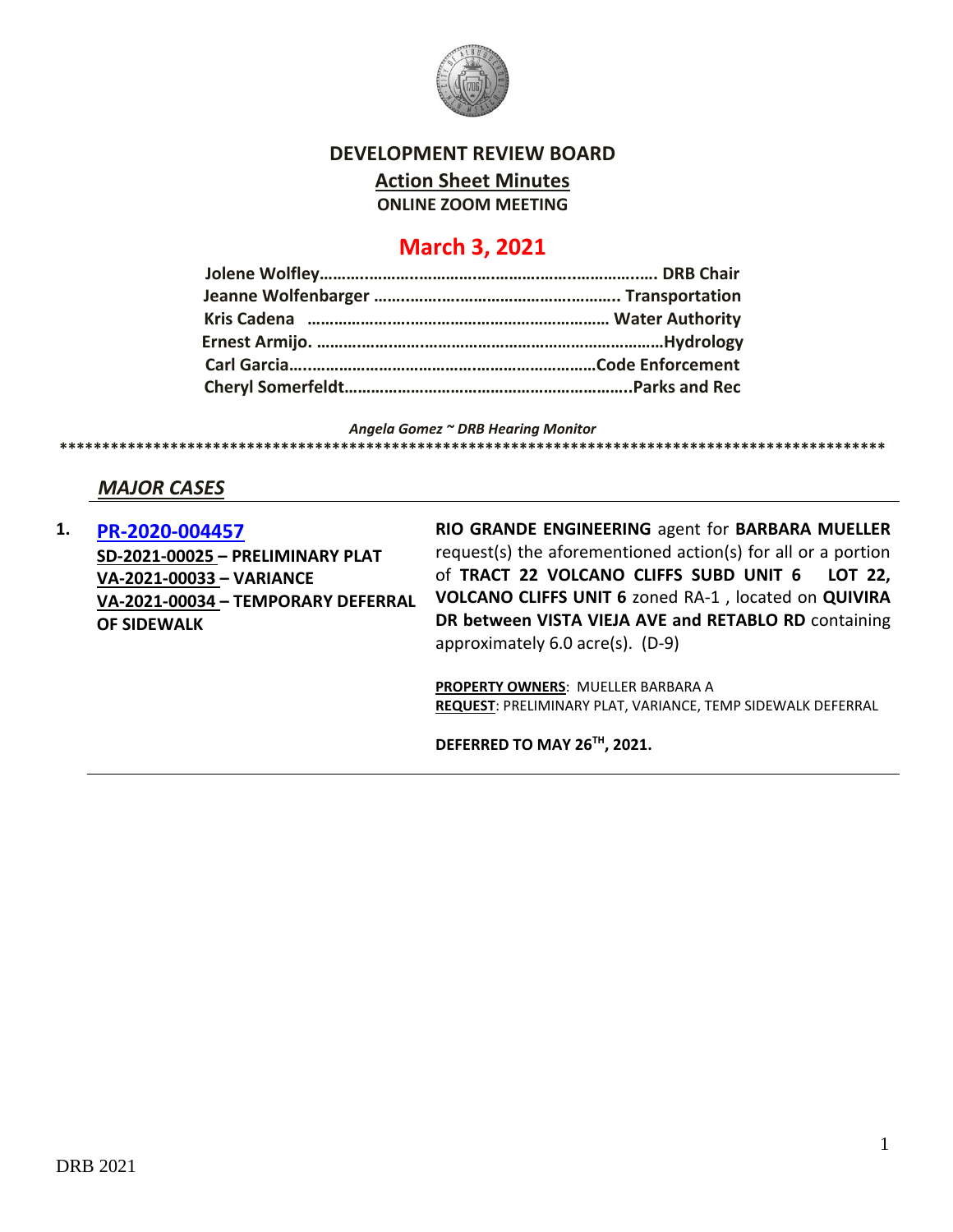#### **2. [PR-2018-001579](http://data.cabq.gov/government/planning/DRB/PR-2018-001579/DRB%20Submittals/)**

**SI-2020-01477** – **SITE PLAN AMENDMENT VA-2020-00469 – WAIVER TO IDO**

**DEKKER/PERICH/SABATINI** request(s) the aforementioned action(s) for all or a portion of: **PARCEL A-1-A-1-B SUBD PLAT TRS A-1-A-1-A & A-1-A-1-B WINROCK CENTER ADDN, PARCEL A-2 AND A-3 PLAT OF PARCELS A-1 THRU A-3 & PARCEL C-2A WINROCK CENTER ADDN + PARCEL C-2A1 SUBD PLAT PARCEL C-2A1 & C-2A2 WINROCK CENTER ADDN, PARCEL E1A WINROCK CENTER ADDITION, PARCEL D1A WINROCK CENTER ADDN REPLAT OF PARCEL D1 WINROCK CENTER ADDN AND PARCEL A-1-A-1-A-1-A WINROCK CENTER ADDITION**, zoned MX-H**,** zoned MX-M located at **7500 INDIAN SCHOOL RD**, containing approximately 83 acre(s). (J-19)*[Deferred from 1/13/21, 2/10/21]*

**PROPERTY OWNERS**: DARIN SAND, WINROCK PARTNERS LLC **REQUEST**: A MAJOR AMENDMENT TO THE APPROVED SITE DEVELOPMENT PLAN FOR WINROCK TOWN CENTER TO FACILITATE THE DEVELOPMENT OF A NEW 199 UNIT MULTI-FAMILY DEVELOPMENT FOR A VACANT LOT AT 7500 INDIAN SCHOOL.

**DEFERRED TO MARCH 17TH, 2021.**

**[Project # PR-2020-003887](http://data.cabq.gov/government/planning/DRB/PR-2020-003887/DRB%20Submittals/PR-2020-003887_Feb_10_2021_SUPP/Application/) (1010532) SI-2020-00367** – **SITE PLAN**

**3.**

#### **SCOTT ANDERSON** agent(s) for **MICHAEL DRESKIN**

request(s) the aforementioned action(s) for all or a portion of: **LOT 5, BLOCK 23, BROAD ACRES ADDN,** zoned MX-M, located at **2818 4TH ST NW**, containing approximately 1.27 acre(s). (H-14) *[Deferred from 7/8/20, 7/22/20, 7/29/20, 8/19/20, 9/2/20, 9/16/2, 10/28/20], 11/4/20, 11/18/20, 12/9/20, 1/13/21, 1/27/21, 2/10/21]*

**PROPERTY OWNERS**: MICHAEL DRESKIN **REQUEST**: SITE PLAN FOR APARTMENT WITH MORE THAN 50 UNITS

**DEFERRED TO MARCH 17TH, 2021.**

*MINOR CASES*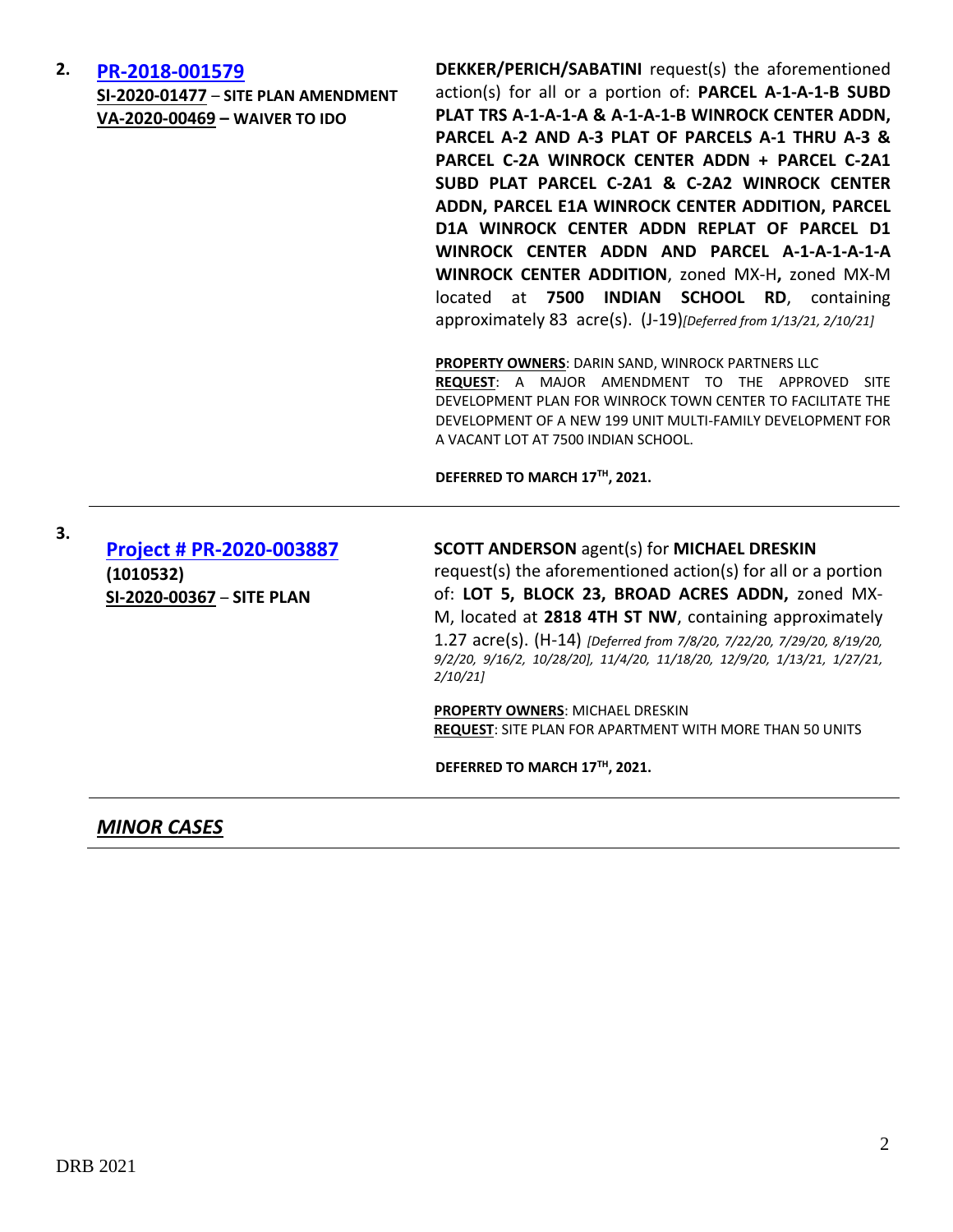| 4. | PR-2020-004276<br>SD-2021-00033 - FINAL PLAT<br>(Phase 2A) | <b>BOHANNAN HUSTON</b> agent(s) for PULTE GROUP request(s)<br>the aforementioned action(s) for all or a portion of: TRACT<br>B1 INSPIRATION SUBDIVISION PHASE 2A, zoned PC,<br>located on ARROYO VISTA between 118 <sup>th</sup> and HIGH MESA,<br>containing approximately 13.24 acre(s). (H-07, J-08 & J-07) |
|----|------------------------------------------------------------|----------------------------------------------------------------------------------------------------------------------------------------------------------------------------------------------------------------------------------------------------------------------------------------------------------------|
|    |                                                            | <b>PROPERTY OWNERS: PULTE GROUP</b><br><b>REQUEST: FINAL PLAT APPROVAL</b>                                                                                                                                                                                                                                     |
|    |                                                            | IN THE MATTER OF THE AFOREMENTIONED APPLICATION, BEING IN<br>COMPLIANCE WITH ALL APPLICARLE REQUIREMENTS OF THE DPM                                                                                                                                                                                            |

**COMPLIANCE WITH ALL APPLICABLE REQUIREMENTS OF THE DPM AND THE IDO, THE DRB HAS** *APPROVED* **THE FINAL PLAT. FINAL SIGN-OFF IS DELEGATED TO PLANNING FOR PROJECT AND APPLICATION NUMBERS TO BE ADDED TO THE PLAT, AND FOR THE AGIS DXF FILE.**

**5. [PR-2020-004276](http://data.cabq.gov/government/planning/DRB/PR-2018-001759/DRB%20Submittals/PR-2018-001759_MARCH_3_2021/Application/PHASE%202C/Phase%202C%20Final%20Plat%20Package.pdf) SD-2021-00034 - FINAL PLAT (Phase 2C)**

**BOHANNAN HUSTON** agent(s) for **PULTE GROUP** request(s) the aforementioned action(s) for all or a portion of: **TRACT A1 INSPIRATION SUBDIVISION & TRACT B4 INSPIRATION SUBDIVISION PHASE 1A, INSPIRATION SUBDIVISION PHASE 2C** zoned PC, located on **ARROYO VISTA between 118th and HIGH MESA**, containing approximately 19.07 acre(s). (H-07, J-08 & J-07)

**PROPERTY OWNERS**: PULTE GROUP **REQUEST**: FINAL PLAT APPROVAL

**IN THE MATTER OF THE AFOREMENTIONED APPLICATION, BEING IN COMPLIANCE WITH ALL APPLICABLE REQUIREMENTS OF THE DPM AND THE IDO, THE DRB HAS** *APPROVED* **THE FINAL PLAT. FINAL SIGN-OFF IS DELEGATED TO PLANNING FOR PROJECT AND APPLICATION NUMBERS TO BE ADDED TO THE PLAT, AND FOR THE AGIS DXF FILE.**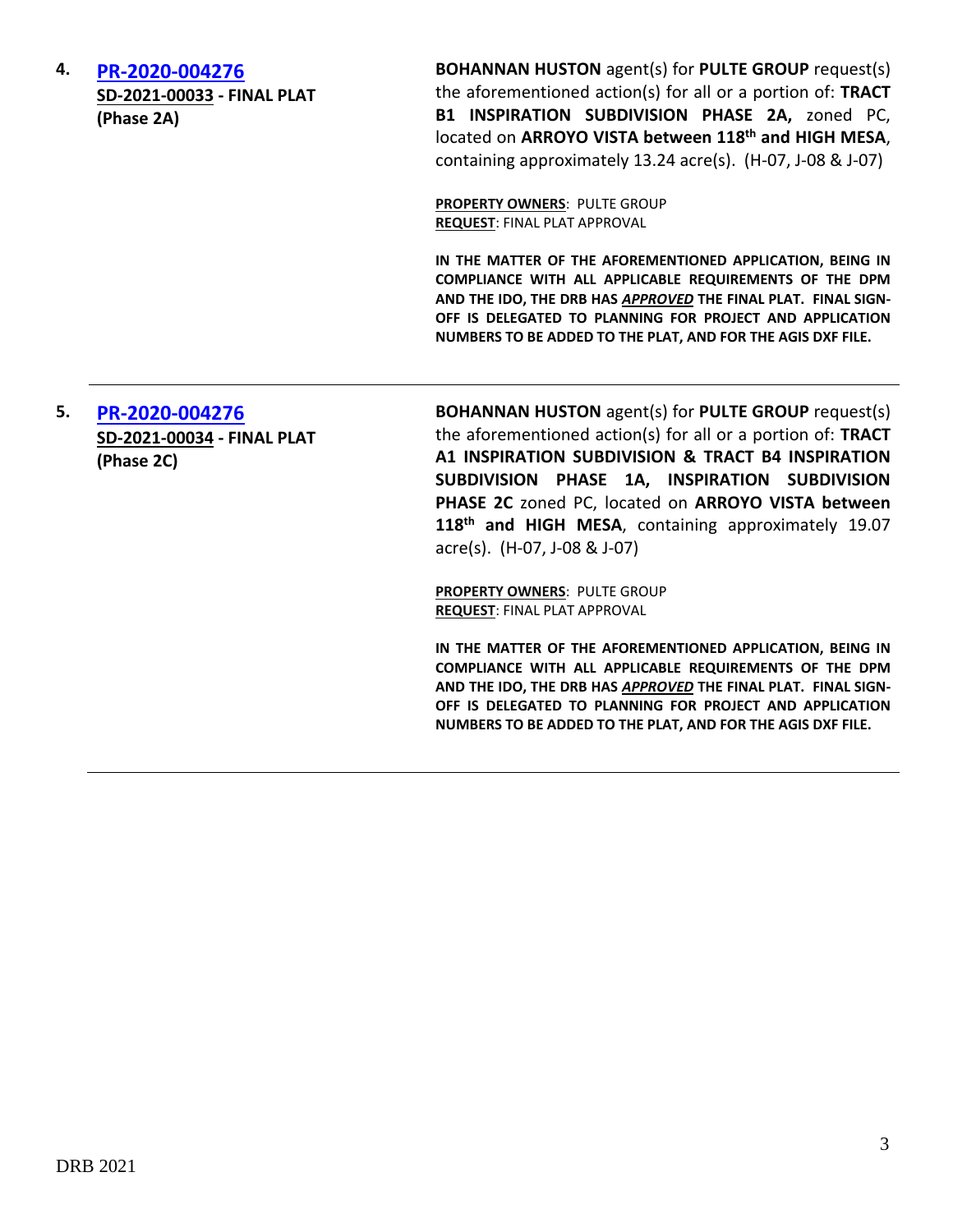| 6. | PR-2020-004276<br>SD-2021-00031 - FINAL PLAT<br>(Phase 2B) | <b>BOHANNAN HUSTON</b> agent(s) for PULTE GROUP request(s)<br>the aforementioned action(s) for all or a portion of: TRACT<br>A INSPIRATION SUBDIVISION & TRACT B3 INSPIRATION<br>SUBDIVISION PHASE 1A, INSPIRATION SUBDIVISION<br>PHASE 2B zoned PC, located on ARROYO VISTA between<br>118 <sup>th</sup> and HIGH MESA, containing approximately 8.82<br>acre(s). (H-07, J-08 & J-07) |
|----|------------------------------------------------------------|----------------------------------------------------------------------------------------------------------------------------------------------------------------------------------------------------------------------------------------------------------------------------------------------------------------------------------------------------------------------------------------|
|    |                                                            | <b>PROPERTY OWNERS: PULTE GROUP</b><br><b>REQUEST: FINAL PLAT APPROVAL</b>                                                                                                                                                                                                                                                                                                             |
|    |                                                            | IN THE MATTER OF THE AFOREMENTIONED APPLICATION, BEING IN<br>COMPLIANCE WITH ALL APPLICABLE REQUIREMENTS OF THE DPM<br>AND THE IDO, THE DRB HAS APPROVED THE FINAL PLAT. FINAL SIGN-<br>OFF IS DELEGATED TO PLANNING FOR PROJECT AND APPLICATION<br>NUMBERS TO BE ADDED TO THE PLAT, AND FOR THE AGIS DXF FILE.                                                                        |
| 7. | PR-2020-004692<br>VA-2021-00045 - SIDEWALK WAIVER          | CSI - CARTESIAN SURVEYS INC. agent(s) for CARL<br><b>ULIBARRI</b> request(s) the aforementioned action(s) for all or<br>a portion of: LOTS 13 - 18 BLOCK 7, ORIGINAL TOWNSITE<br>OF WESTLAND, zoned MX-M, located on CENTRAL AVE NW<br>between VOLCANO RD NW and BRIDGE BLVD SW,<br>containing approximately 0.9336 acre(s). (K-9)                                                     |
|    |                                                            | <b>PROPERTY OWNERS: CARL ULIBARRI</b><br><b>REQUEST: SIDEWALK WAIVER REQUEST FOR SIDEWALK CONTRUCTION</b><br>ALONG FRONTAGE OF PROPOSED SUBDIVIDED PROPERTY                                                                                                                                                                                                                            |
|    |                                                            | IN THE MATTER OF THE AFOREMENTIONED APPLICATION,<br>BEING IN COMPLIANCE WITH ALL APPLICABLE REQUIREMENTS<br>OF THE DPM AND THE IDO, THE DRB HAS APPROVED THE<br>SIDEWALK WAIVER AS SHOWN ON EXHIBIT IN THE PLANNING<br>FILE.                                                                                                                                                           |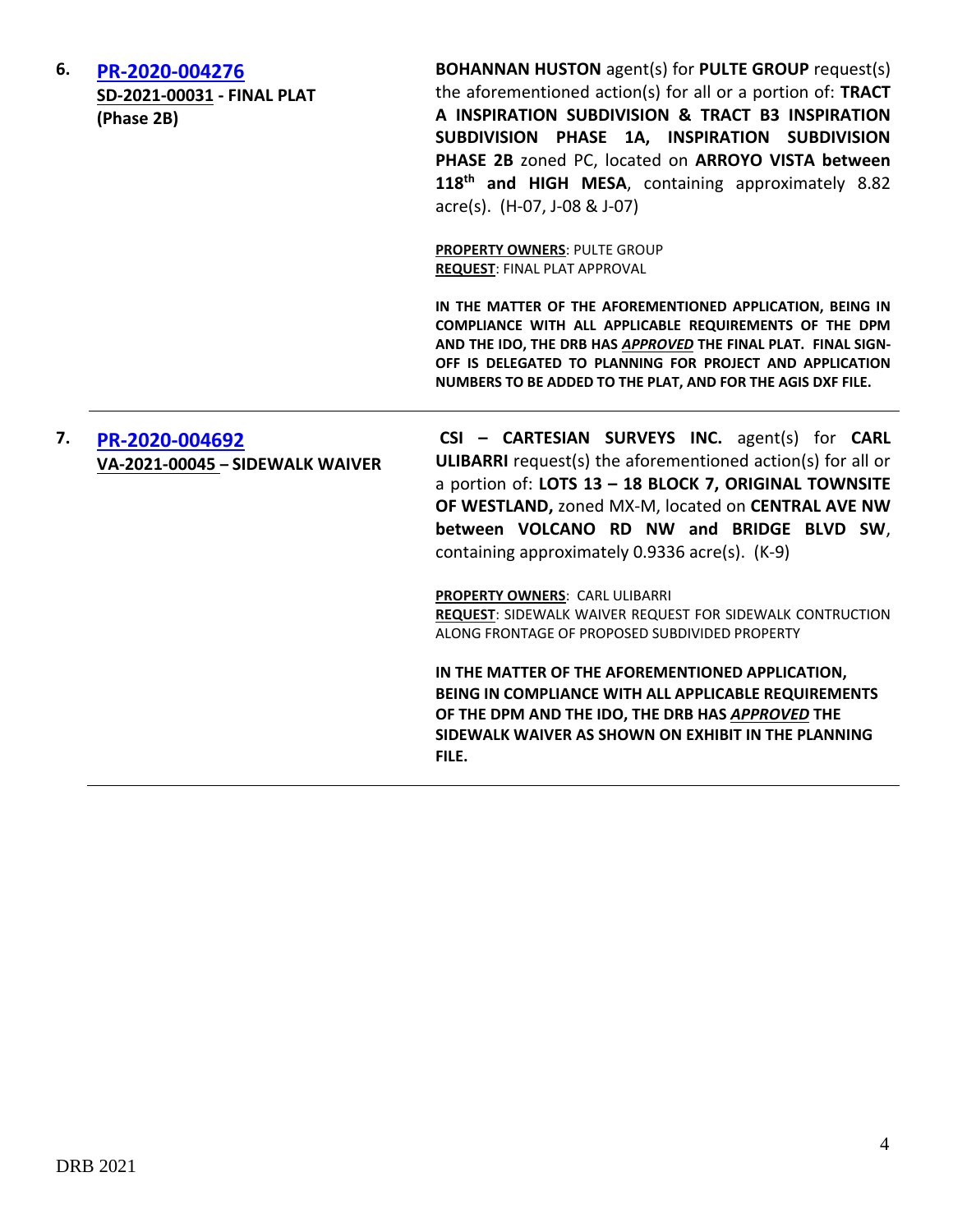| 8.  | PR-2020-004692<br>SD-2021-00036 - PRELIMINARY/FINAL<br><b>PLAT</b><br>(Sketch Plat: 11/18/20) | CSI - CARTESIAN SURVEY'S INC. agent(s) for CARL & JULIA<br><b>ULIBARRI</b> request(s) the aforementioned action(s) for all or<br>a portion of: LOTS 13 - 18 BLOCK 7, ORIGINAL TOWNSITE<br>OF WESTLAND, zoned MX-M, located at 8719 CENTRAL<br>AVE NW between VOLCANO RD NW and 90TH ST NW,<br>containing approximately 1.3796 acre(s). (K-9)                                                            |
|-----|-----------------------------------------------------------------------------------------------|---------------------------------------------------------------------------------------------------------------------------------------------------------------------------------------------------------------------------------------------------------------------------------------------------------------------------------------------------------------------------------------------------------|
|     |                                                                                               | PROPERTY OWNERS: CARL & JULIA ULIBARRI<br>REQUEST: CREATE TWO NEW LOTS FROM SIX EXISTING LOTS BY<br>INTERIOR LOT LINE ELIMINATION, GRANT EASEMENTS                                                                                                                                                                                                                                                      |
|     |                                                                                               | IN THE MATTER OF THE AFOREMENTIONED APPLICATION,<br>BEING IN COMPLIANCE WITH ALL APPLICABLE REQUIREMENTS<br>OF THE DPM AND THE IDO, THE DRB HAS APPROVED THE<br>PRELIMINARY/FINAL PLAT. FINAL SIGN OFF IS DELEGATED TO<br><b>TRANSPORTATION FOR RESOLUTION OF ENCROACHMENTS</b><br>WITHIN THE ALLEYWAY, AND TO PLANNING FOR APPLICATION<br>NUMBER TO BE ADDED TO THE PLAT AND FOR THE AGIS DXF<br>FILE. |
| 9.  | PR-2019-002765<br>VA-2021-00010 - SIDEWALK WAIVER                                             | CSI - CARTESIAN SURVEY'S INC. agent(s) for RED<br><b>SHAMROCK 4, LLC</b> request(s) the aforementioned action(s)<br>for all or a portion of: LOT 9, COORS PAVILION, zoned NR-<br>C, located at 5801 ST JOSEPHS DR NW, containing<br>approximately 14.1982 acre(s). (G-11) [Deferred from 2/3/21,<br>2/24/21                                                                                             |
|     |                                                                                               | <b>PROPERTY OWNERS: RED SHAMROCK 4, LLC</b><br>REQUEST: WAIVER FROM SIDEWALK REQUIREMENTS<br>UNTIL<br>DEVELOPMENT OF SUBDIVIDED LOTS 8 & 9 OF COORS PAVILION, LOT<br>BY LOT                                                                                                                                                                                                                             |
|     |                                                                                               | DEFERRED TO MARCH 10TH, 2021.                                                                                                                                                                                                                                                                                                                                                                           |
| 10. | PR-2019-002765<br>SD-2020-00218 - PRELIMINARY/FINAL PLAT                                      | <b>RED SHAMROCK</b> request(s) the aforementioned action(s)<br>for all or a portion of: LOTS 8A, 8B, 9A, 9B, 9C, zoned NR-C,<br>located on ST. JOSEPHS DR NW between ATRISCO DR NW<br>and COORS BLVD NW, containing approximately 14.5<br>acre(s). (G-11)(Deferred from 12/16/20, 1/6/21, 1/27/21, 2/3/21, 2/24/21]                                                                                     |
|     |                                                                                               | <b>PROPERTY OWNERS: RED SHAMROCK</b><br>REQUEST: SUBDIVIDE 2 EXISTING LOTS INTO 5 LOTS                                                                                                                                                                                                                                                                                                                  |
|     |                                                                                               | DEFERRED TO MARCH 10TH, 2021.                                                                                                                                                                                                                                                                                                                                                                           |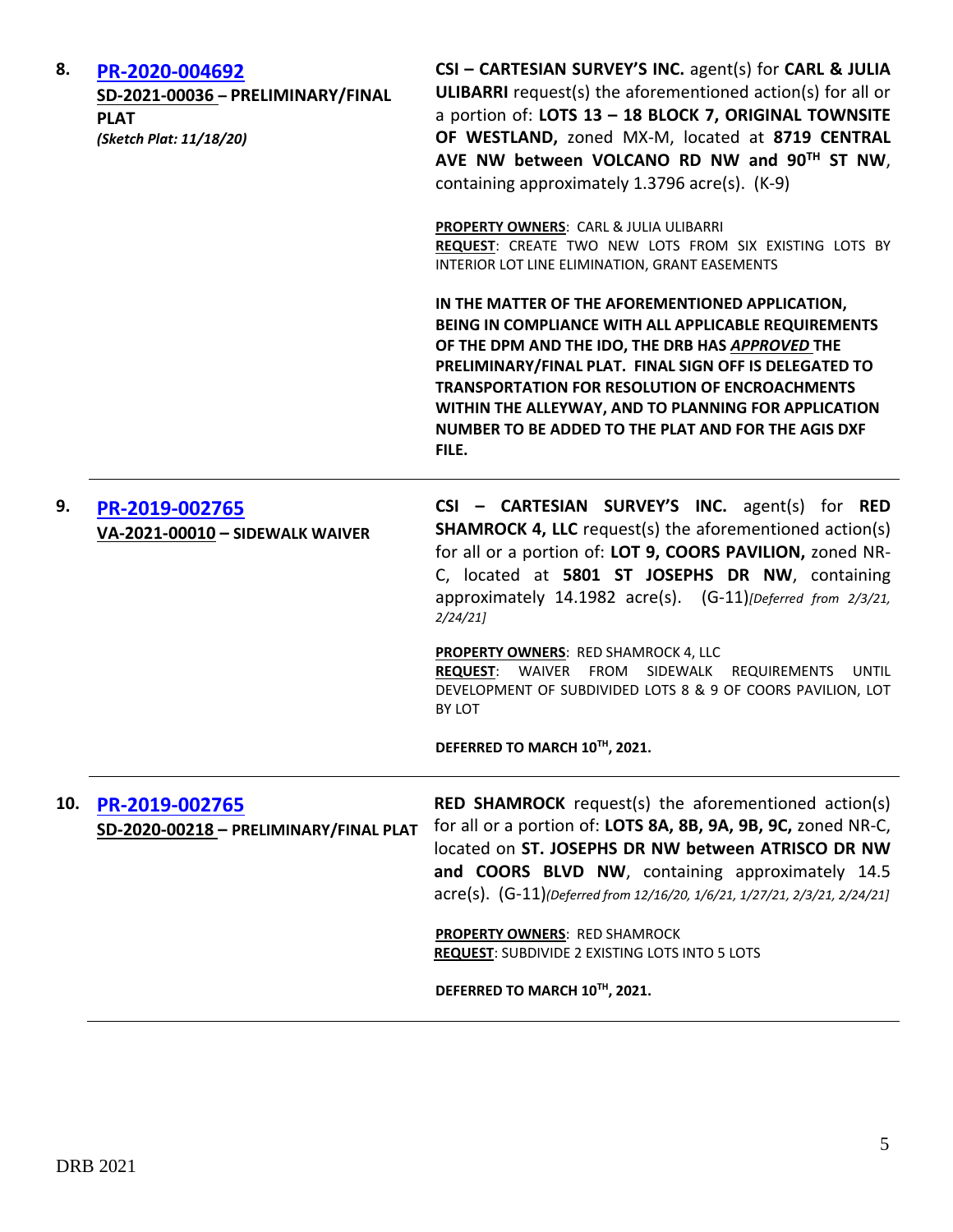**11. [PR-2018-001402](http://data.cabq.gov/government/planning/DRB/PR-2018-001402/DRB%20Submittals/) (1001047) SI-2020-01164 – EPC FINAL SITE PLAN SIGN-OFF**

**CONSENSUS PLANNING, INC.** agent(s) for **GAMMA DEVELOPMENT, LLC** request(s) the aforementioned action(s) for all or a portion of: **LOTS 1 THROUGH 3 BLOCK 1 PLAT OF WEST BANK ESTATES WITH TRACT A-11 LANDS OF SUZANE H POOLE, TRACT C-1 PLAT OF TRACTS C-1, C-2 AND LOT 4-A LANDS OF SUZANNE H POOLE BEING A REPLAT OF TRACT C LANDS OF SUZANNE H POOLE TRACT C ANNEXATION PLAT LAND, AND LOT 4-A PLAT OF TRACTS C-1, C-2 & LOT 4-A LANDS OF SUZANNE H POOLE BEING A REPLAT OF TRACT C LANDS OF SUZANNE H POOLE TRACT C ANNEXATION PLAT LAND,** zoned R-A, located at **5001 NAMASTE RD NW between LA BIENVENIDA PL and OXBOW OPEN SPACE**, containing approximately 22.75 acre(s). (F-11 & F-12)*[Deferred from 10/28/20, 11/18/20, 12/16/20, 2/10/21]*

**PROPERTY OWNERS**: DANIELS FAMILY PROPERTIES LLC **REQUEST**: EPC SITE PLAN SIGN-OFF

**DEFERRED TO MARCH 17 TH, 2021**

## *SKETCH PLAT*

**12. [PR-2020-004447](http://data.cabq.gov/government/planning/DRB/PR-2021-005119/DRB%20Submittals/PR-2021-005119_Mar_03_2021/Application/DRB%20SK%20BOHANNAN%20HOUSTON%20PR-2021-005119%20PS-2021-00032%20signed%20copy.pdf) PS-2021-00032 – SKETCH PLAT** **BOHANNAN HUSTON INC.** agent(s) for **GROUP ORION, LLC** request(s) the aforementioned action(s) for all or a portion of **TRACT A-1 AND TRACT A-1-B, SUNPORT MUNICIPAL ADDITION AND AIRPORT PARK** zoned NR-SU, located at **2700 GIRARD BLVD SE between GIBSON BLVD and SUNPORT BLVD**, containing approximately +116 acre(s). (M-16)

**PROPERTY OWNERS**: GROUP ORION, LLC **REQUEST**: SKETCH PLAT REVIEW

**THE SKETCH PLAT WAS REVIEWED AND COMMENTS WERE PROVIDED.**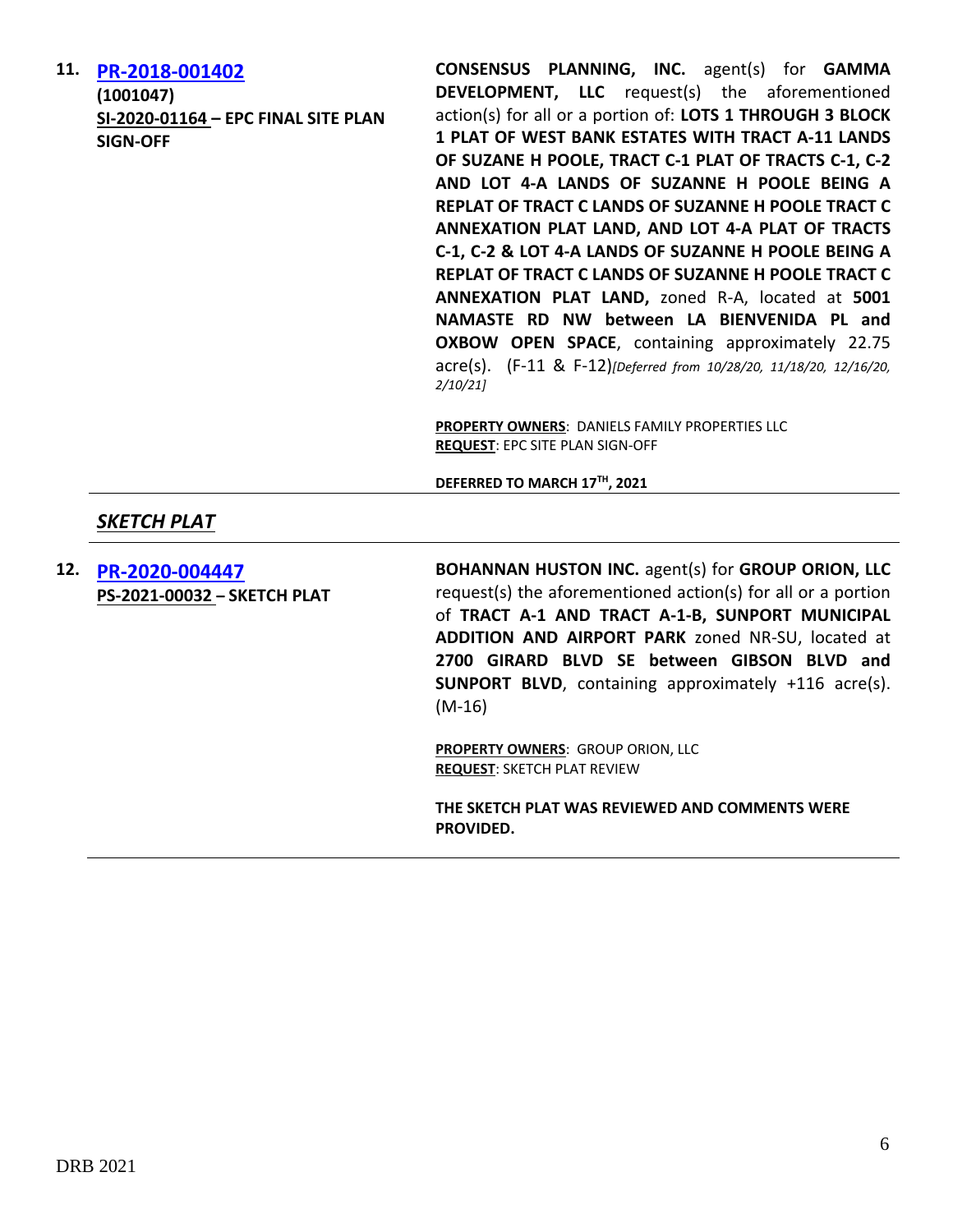**13. [PR-2021-005122](http://data.cabq.gov/government/planning/DRB/PR-2021-005122/DRB%20Submittals/PR-2021-005122_MARCH_3_2021/Application/DRB_app_202290.pdf) PS-2021-00033 – SKETCH PLAT CSI – CARTESIAN SURVEYS, INC.** agent(s) for **DAVID J. KLEINFELD** request(s) the aforementioned action(s) for all or a portion of: **LOTS 29 & 30 AND 72 FT OF LOTS 31 THRU 34, HUNING PLACE ADDITION** zoned R-ML, **located at 223 14TH ST SW**, containing approximately 0.1617 acre(s). (K-13) **PROPERTY OWNERS**: ABEYTA BEN D & JO ANN **REQUEST**: ELIMINATE INTERIOR LOT LINE BETWEEN TWO EXISTING LOTS CREATING ONE NEW LOT **THE SKETCH PLAT WAS REVIEWED AND COMMENTS WERE PROVIDED. 14. [PR-2021-005102](http://data.cabq.gov/government/planning/DRB/PR-2021-005102/DRB%20Submittals/PR-2021-005102_MARCH_3_2021/Application/DRB_Sketch%20Plat%20App_Mojarro.pdf) PS-2021-00030 – SKETCH PLAT MICHAEL & TIFFANY MOJARRO** request the aforementioned action(s) for all or a portion of **LOT 15 BLOCK 8, ZUNI ADDITION** zoned R-1, located on **SKY COURT CIRCLE NE between ARVADA AVE NE and PENNSYLVANIA ST NE**, containing approximately 0.18 acre(s). (H-19) **PROPERTY OWNERS**: MICHAEL & TIFFANY MOJARRO **REQUEST**: VACATION OF PART OF AN EASEMENT TO BUILD A NEW RETAINING WALL ON PROPERTY, WHICH IS LOCATED WITHIN THE EASEMENT **THE SKETCH PLAT WAS REVIEWED AND COMMENTS WERE PROVIDED. 15. [PR-2020-004452](http://data.cabq.gov/government/planning/DRB/PR-2021-005126/DRB%20Submittals/PR-2021-005126_MARCH_3_2021/Application/CASA%20GRANDE%20ESTATES%20-%20SKETCH%20PLAT.pdf) PS-2021-00034 – SKETCH PLAT ARCH + PLAN LAND USE CONSULTANTS** agent(s) for **BRUCE CHARLES/GOTTSCHALK RVT** request(s) the aforementioned action(s) for all or a portion of: **LOTS 22 & 23 BLOCK 2, CASA GRANDE ESTATES,** zoned R-1C, located at **3100 & 3036 PALO ALTO NE between CASA BONITA DR and CANDELARIA RD**, containing approximately 0.556 acre(s). (G-23) **PROPERTY OWNERS**: BRUCE CHARLES/GOTTSCHALK RVT **REQUEST**: LOT LINE ADJUSTMENT **THE SKETCH PLAT WAS REVIEWED AND COMMENTS WERE PROVIDED.**